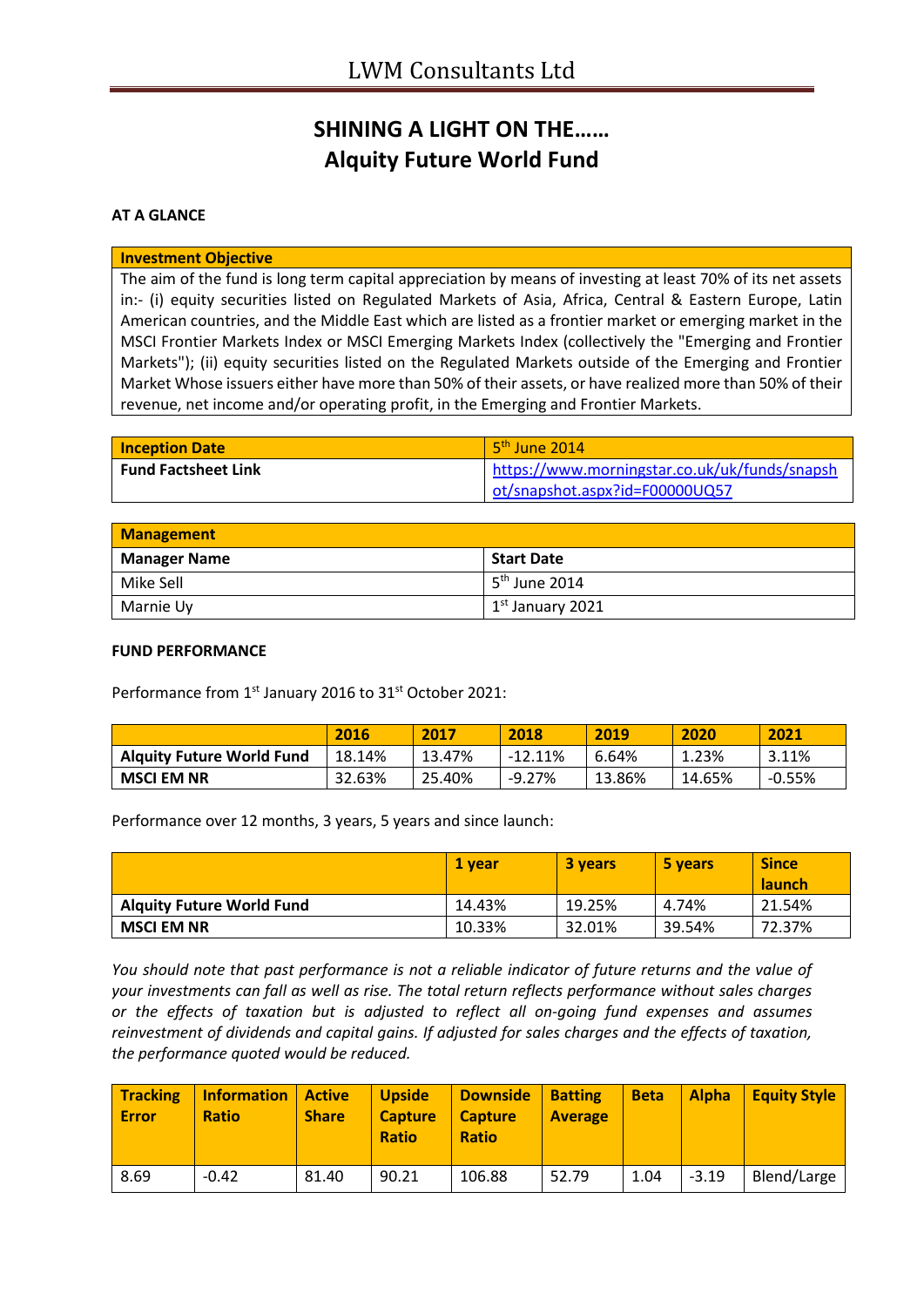# LWM Consultants Ltd

| <b>Volatility Measurements</b> |          |  |
|--------------------------------|----------|--|
| 3-Yr Std Dev (volatility)      | 18.26%   |  |
| 3-Yr Mean Return (average)     | $-3.83%$ |  |

| <b>Investment Style Details</b> |        |
|---------------------------------|--------|
| Giant                           | 36.23% |
| Large                           | 22.84% |
| Medium                          | 19.46% |
| Small                           | 8.51%  |
| Micro                           | 4.58%  |

| Top 5 Holdings - 62 holdings     |                               |       |
|----------------------------------|-------------------------------|-------|
| Taiwan Semiconductor Manufacturi | Technology                    | 6.33% |
| <b>Tencent Holdings Ltd</b>      | <b>Communication Services</b> | 6.28% |
| Meituan                          | <b>Consumer Cyclical</b>      | 2.52% |
| <b>HDFC Bank Ltd</b>             | <b>Financial Services</b>     | 2.39% |
| SK Hynix Inc                     | Technology                    | 2.21% |

| <b>Top 5 Sectors</b>          |        |
|-------------------------------|--------|
| Technology                    | 23.05% |
| <b>Financial Services</b>     | 18.53% |
| Consumer Cyclical             | 17.11% |
| <b>Consumer Defensive</b>     | 11.58% |
| <b>Communication Services</b> | 11.29% |

| <b>Top 5 Regions</b> |        |  |
|----------------------|--------|--|
| China                | 26.31% |  |
| Taiwan               | 12.68% |  |
| India                | 11.74% |  |
| Indonesia            | 5.55%  |  |
| South Korea          | 5.12%  |  |

### **UPDATE….**

In the last update we talked about the addition of a new Co-Manager and Head of Quantitative Risk. Across Alquity recent changes seem to be turning around the underperformance and over 12-months and year to date this strategy has outperformed its benchmark.

The reason for this performance has been a mix of underweights to China and Korea, some of its specific holdings in areas like India, and an out of index Singaporean internet position. The additional focus for the team seems to be paying dividends and the portfolio construction now focuses on investment conviction, quant analysis, macro, and risk framework.

Mike believes the fund is well positioned for 2022. Emerging markets are trading at a significant discount to developed markets and yet have potential benefits which could be good for markets next year. A benign global economic backdrop and weaker US dollar could be beneficial for emerging markets, and they are expecting above trend growth and a reduction in the risk in China.